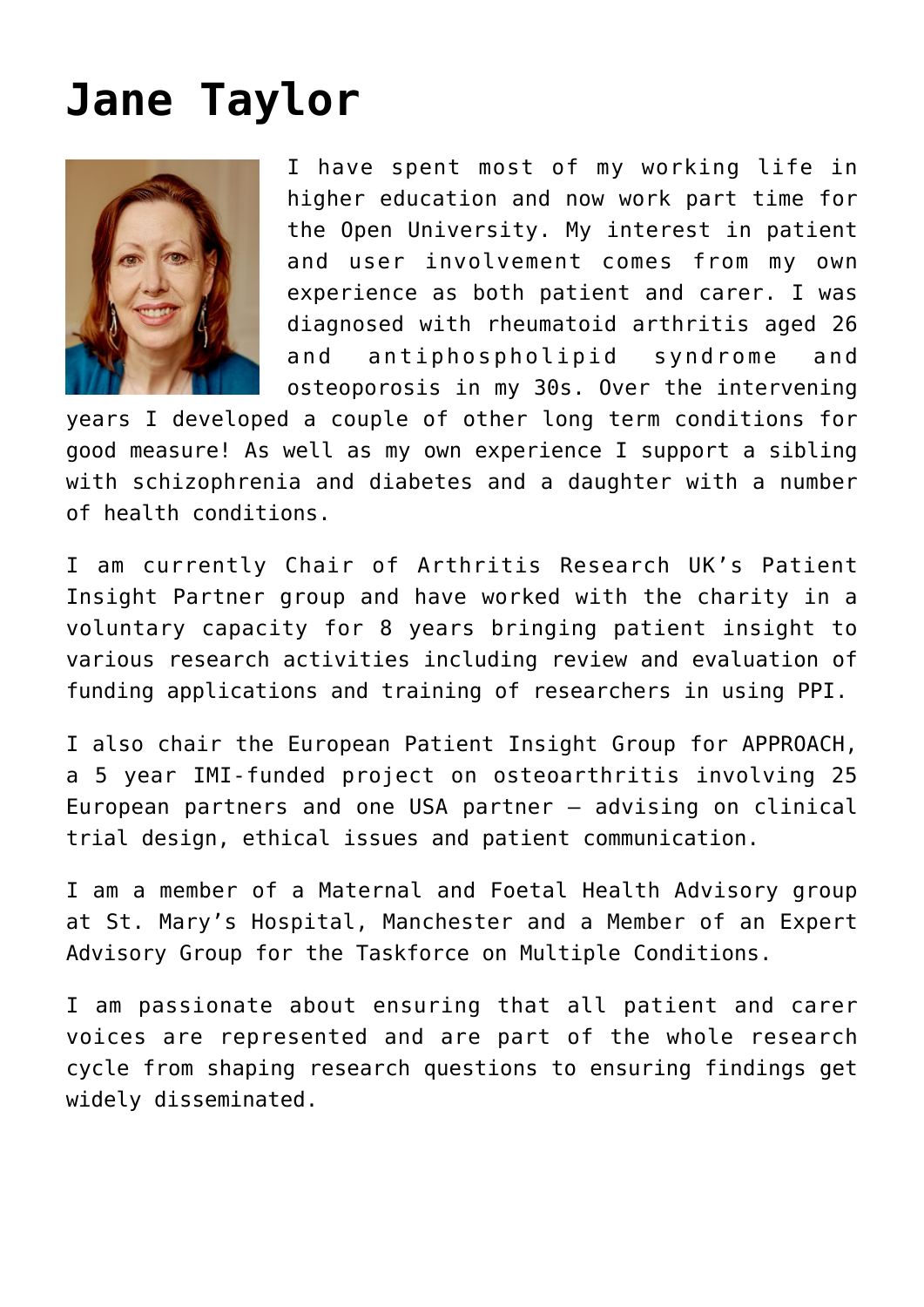#### **[Cheryl Gowar](https://www.invo.org.uk/posttypemembers/cheryl-gowar/)**



I am particularly concerned with people being able to take an active role in the management of their long-term conditions, and with the appropriate treatment and support infrastructure being in place to allow for that.

My main concern is to challenge inequality in health and care provision. My career started in academic research but I moved into the health and social care sector in 2011 when I started working for RADAR (the Royal Association for Disability Rights), now Disability Rights UK.

Currently, I am the Policy and Campaigns Manager at NAT (National AIDS Trust). There I have led on projects involving access to good healthcare for people from Black, Asian, and minority ethnic (BAME) communities, trans people, and people being held in immigration detention.

### **[Public Information Pack \(PIP\)](https://www.invo.org.uk/posttypepublication/public-information-pack-pip-booklet-2-getting-started/) [Booklet 2: Getting started](https://www.invo.org.uk/posttypepublication/public-information-pack-pip-booklet-2-getting-started/)**

2018. How to get actively involved in NHS, public health and social care research – Getting started.

The Public Information pack (PIP) is made up of four booklets and is for members of the public who are interested in getting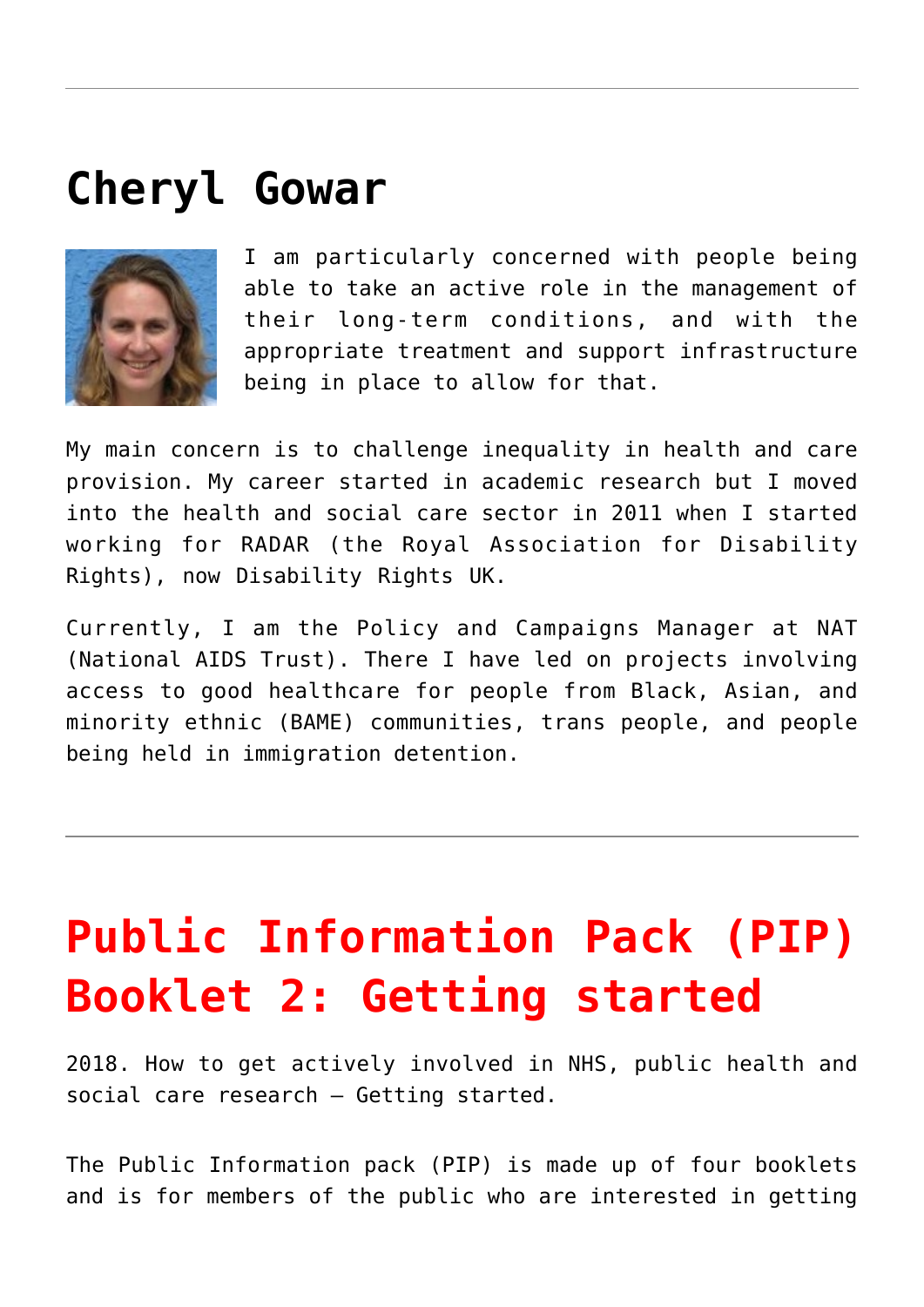involved in NHS, public health and social care research. The booklets have been produced by INVOLVE with support and advice from members of the public to help us ensure we cover the kind of information people need when first getting involved in research.

The other three booklets in the series are: **[PIP 1: A quick guide](http://www.invo.org.uk/posttypepublication/public-information-pack-pip-booklet-1-a-quick-guide/) [PIP 3: Finding out more](http://www.invo.org.uk/posttypepublication/pip-3-finding-out-more/) [PIP 4: Jargon buster](http://www.invo.org.uk/posttypepublication/pip-4-jargon-buster/)**

No. of pages: 31

# **[Public Information Pack \(PIP\)](https://www.invo.org.uk/posttypepublication/public-information-pack-pip-booklet-1-a-quick-guide/) [Booklet 1: A quick guide](https://www.invo.org.uk/posttypepublication/public-information-pack-pip-booklet-1-a-quick-guide/)**

2018. How to get actively involved in NHS, public health and social care research – A quick guide.

The Public Information pack (PIP) is made up of four booklets and is for members of the public who are interested in getting involved in NHS, public health and social care research. The booklets have been produced by INVOLVE with support and advice from members of the public to help us ensure we cover the kind of information people need when first getting involved in research.

The other three booklets in the series are: **[PIP 2: Getting started](http://www.invo.org.uk/posttypepublication/public-information-pack-pip-booklet-2-getting-started/) [PIP 3: Finding out more](http://www.invo.org.uk/posttypepublication/pip-3-finding-out-more/) [PIP 4: Jargon buster](http://www.invo.org.uk/posttypepublication/pip-4-jargon-buster/)**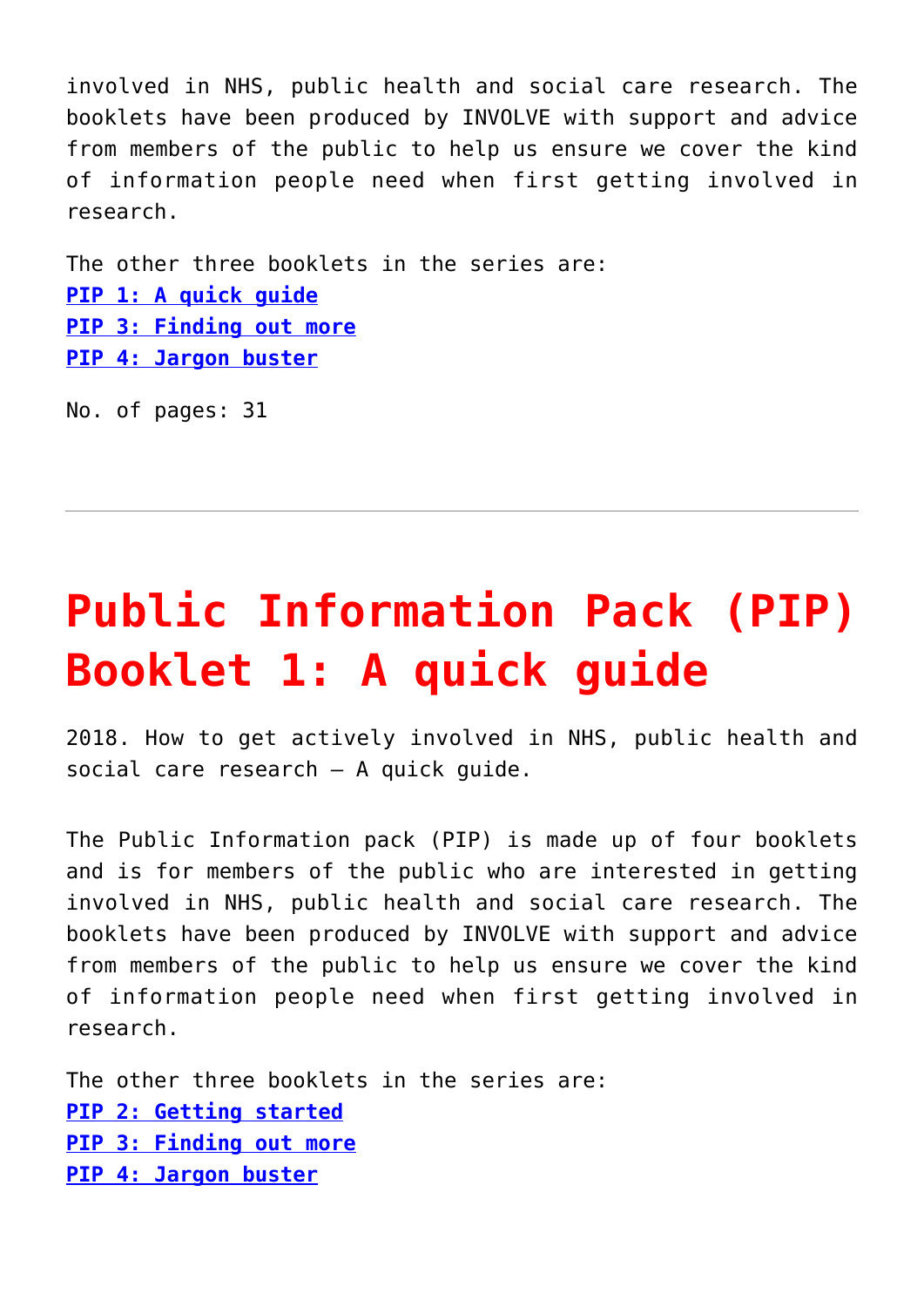#### **[Ngawai Moss](https://www.invo.org.uk/posttypemembers/ngawai-moss/)**



I was recruited into a large clinical trial in 2011 and have been involved in a broad range of Patient and Public Involvement work ever since.

My area of interest is Women's Health where I am an active member of Katie's Team (an Advisory Group hosted at QMUL). With their support I have been active in most areas of the research lifecycle and also [co-authored a paper](https://obgyn.onlinelibrary.wiley.com/doi/pdf/10.1111/1471-0528.14419) about involving pregnant women, mothers and members of the public to improve the quality of women's health research. In 2017 I also became part of the 'Women and Families Involvement Group' within the National Maternity and Perinatal Audit.

Having a young family and elderly relatives I have used a broad range of health and care services which also informs my perspective and motivates me further to use my business skillset to increase the impact and reach of the INVOLVE Advisory Group's work.

I am also a member of the British Standards Institute (BSI) Knowledge Management Systems Committee and love anything chocolate!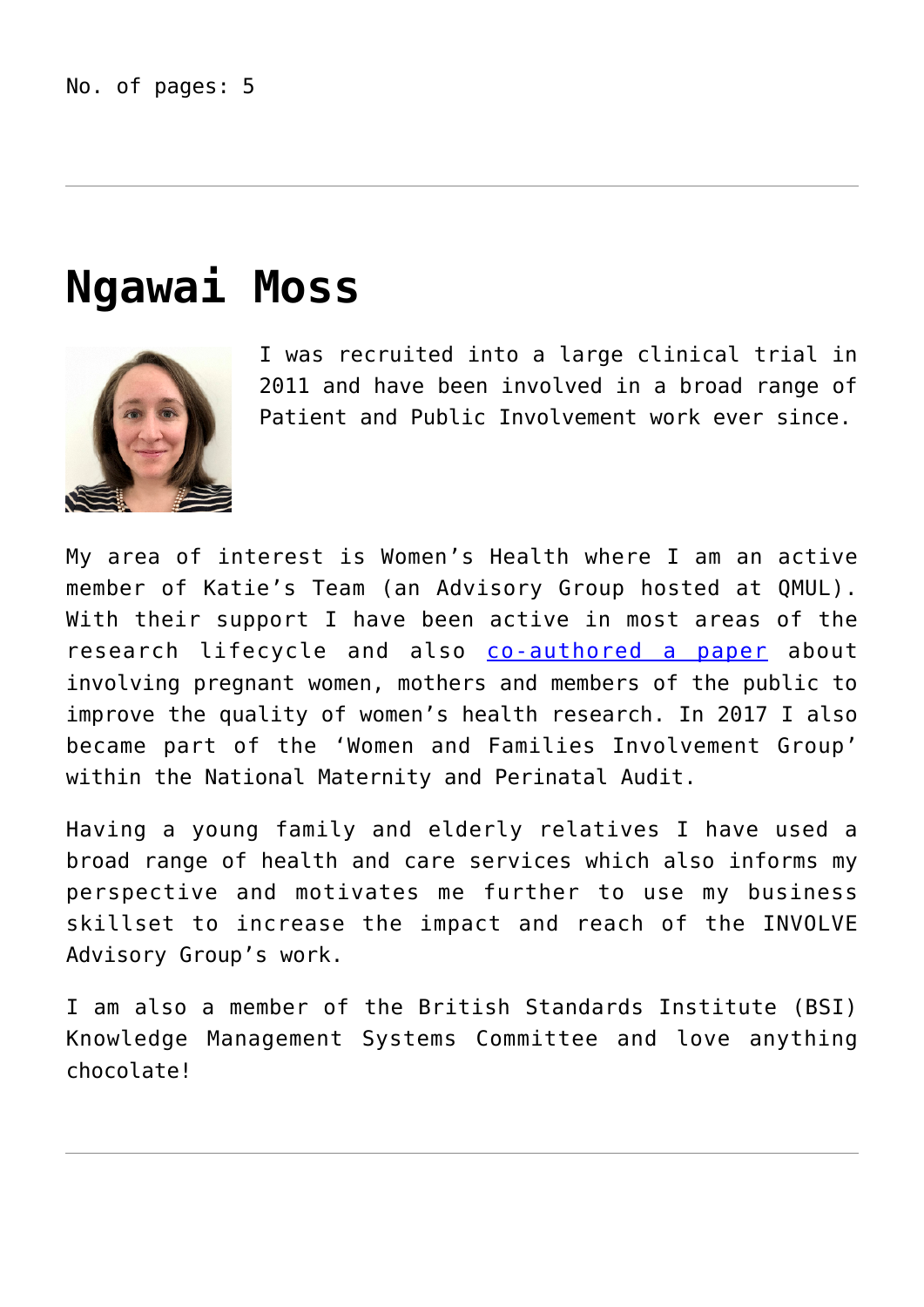## **[Ruth Richardson](https://www.invo.org.uk/posttypemembers/ruth-richardson/)**



I have held senior management roles in the voluntary, community and social enterprise (VCSE) sector since 2010 and am currently Deputy Chief Executive of a community interest company delivering talking therapies in the South West. In this role I lead on partnership work and patient involvement, and am passionate about

ensuring the voice of the end user is represented in all aspects of healthcare – from research, planning and design through to evaluation and sharing learning. In a previous role I recruited and supported a team of older people to become commissioners of voluntary sector services and also community researchers, evaluating the effectiveness of interventions to tackle isolation and loneliness in later life. I became involved with Involve in order to support the vision of worldclass public engagement in research, and to share my own experiences of service user involvement.

#### **[Janet Tonge](https://www.invo.org.uk/posttypemembers/janet-tonge/)**



My background is in improvement work in the NHS and local government where I've worked extensively with public groups and people affected by various health conditions in order to help

commissioners and clinicians understand how well services are working and what needs to

change.

Most recently I led a programme to improve cancer services in Manchester which had the principle